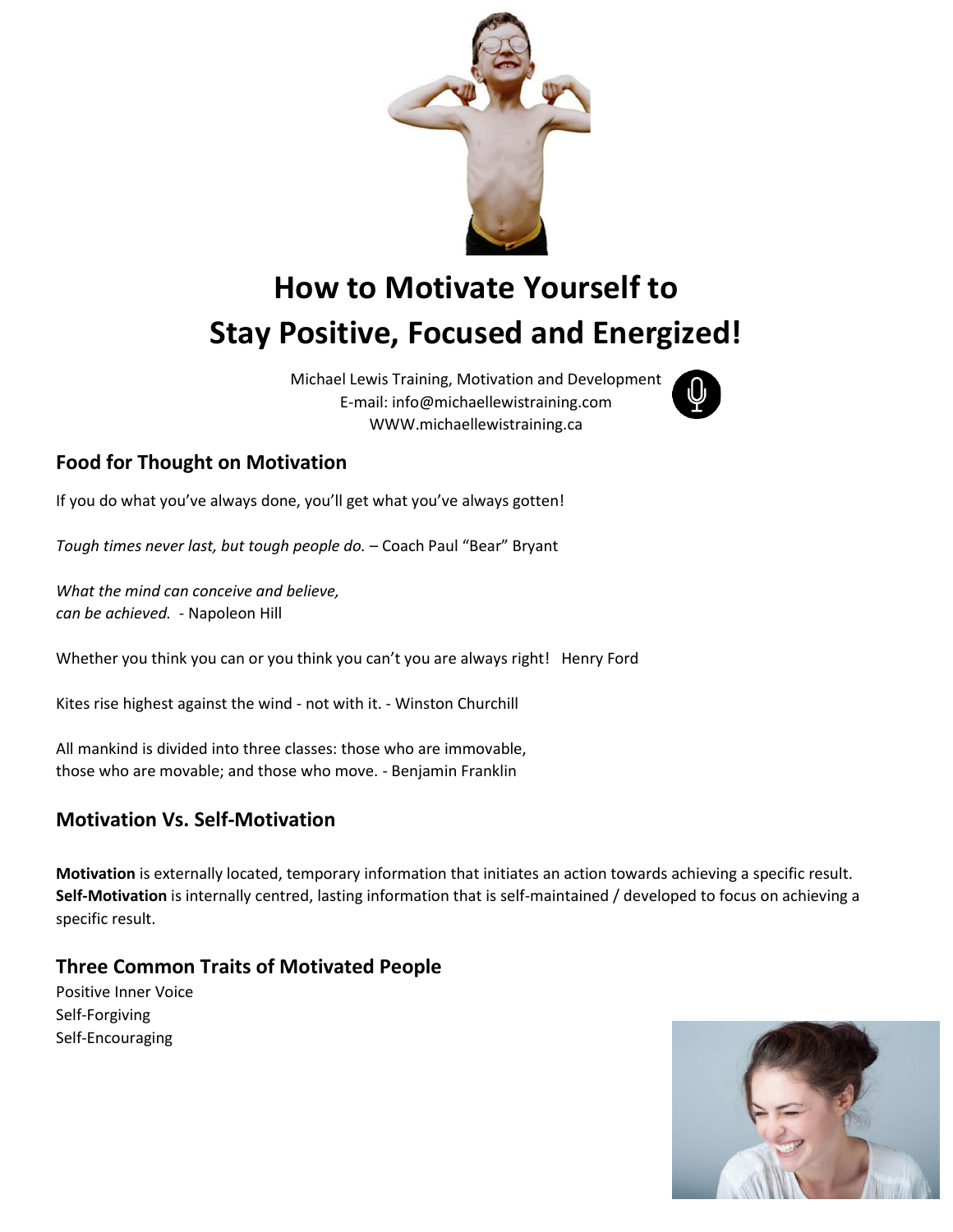## **The Motive – A Big Enough Why!**

We can do **amazing** and **incredible** things if we are motivated and have a big enough **WHY**.

## **How We Create Empowering Beliefs or Crippling Self-Limitations!**

#### **It ALL Starts With ...**

**Our Perceptions** *that shape our*  **Thoughts** *that in time create our* **Beliefs** *that influence our* **Decisions** *that dictate the quality and timing of our* **Actions** *that generate our* **Results +/-** *... that then reinforces our original* **Perceptions**

The FUTURE belongs to those who **believe they can**!

## **About Staying Positive…**

**Assets Vs. Liabilities** Positive people are *"asset focused"*  – aware of what they have and what is working.

#### **Develop Resilience**

Positive attitudes are built on our ability to *"bounce back"*  from negative experiences. Positive people have learned from **failure** and **set-backs**. They see **stepping stones** rather than **stumbling blocks**.

#### **Better "Life Support"**

Positive people have a better "balanced" life, know their priorities and have a supportive personal life (family, friends).

**Optimism as A Philosophy** Like a skilled kayaker, they know they can **right their craft**.

Optimists develop a habit of see **the upside** rather than studying **the downside**.

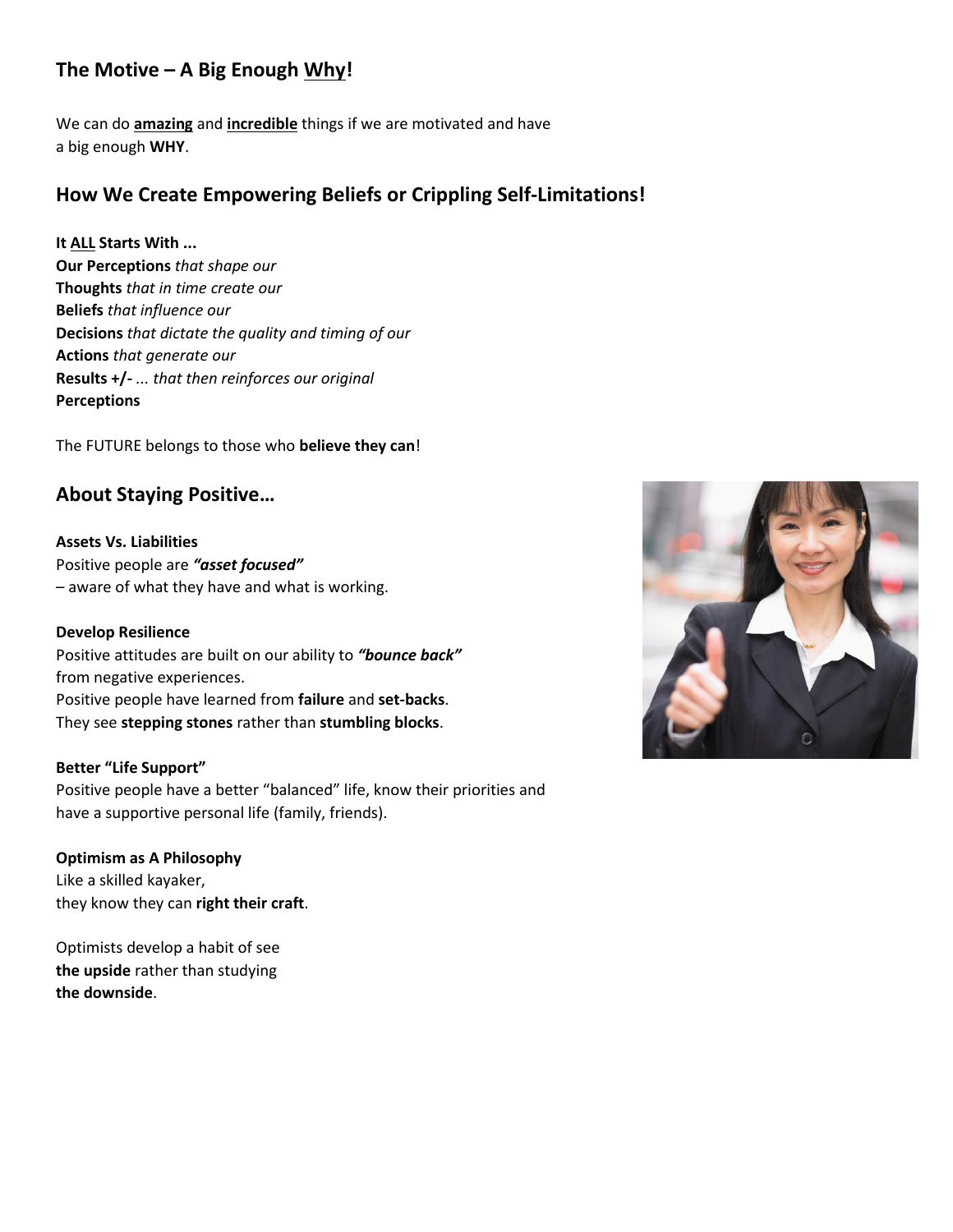#### **Visionaries**

Positive people are always *looking forward*  and through challenges.

*Take the first step in faith. You don't have to see the whole staircase, just take the first step. - Dr. Martin Luther King Jr.* 

**Seek Out Good**  Look at all the best **elements** and **outcomes** in your work (and life) … and don't forget your **blessings** (things and people).

#### **A Word About Happiness…**

*We are only as happy as we make our minds up to be.*  – Abraham Lincoln

#### **For happiness…**

Work / Life Balance Meaningful Work Sense of Empowerment Mutually Beneficial Relationships Content with One's Achievement Sense of Direction / Purpose Ability to Contribute

## **About Staying Focused…**

Focused people are productive people. Their focus is on **the rewards of accomplishment**…

#### **Be Driven by Goals**

Positive people are **achievers** and achievers feel / become positive when they achieve goals.

#### **The Pain / Pleasure Principal**

Motivate yourself to either seek the **rewards** or avoid the **consequences**. Positive people are driven **by goals**  and *… "what's next?".*



Focused people **refresh their focus** by taking breaks. RE: *"Mr. Carlyle"*